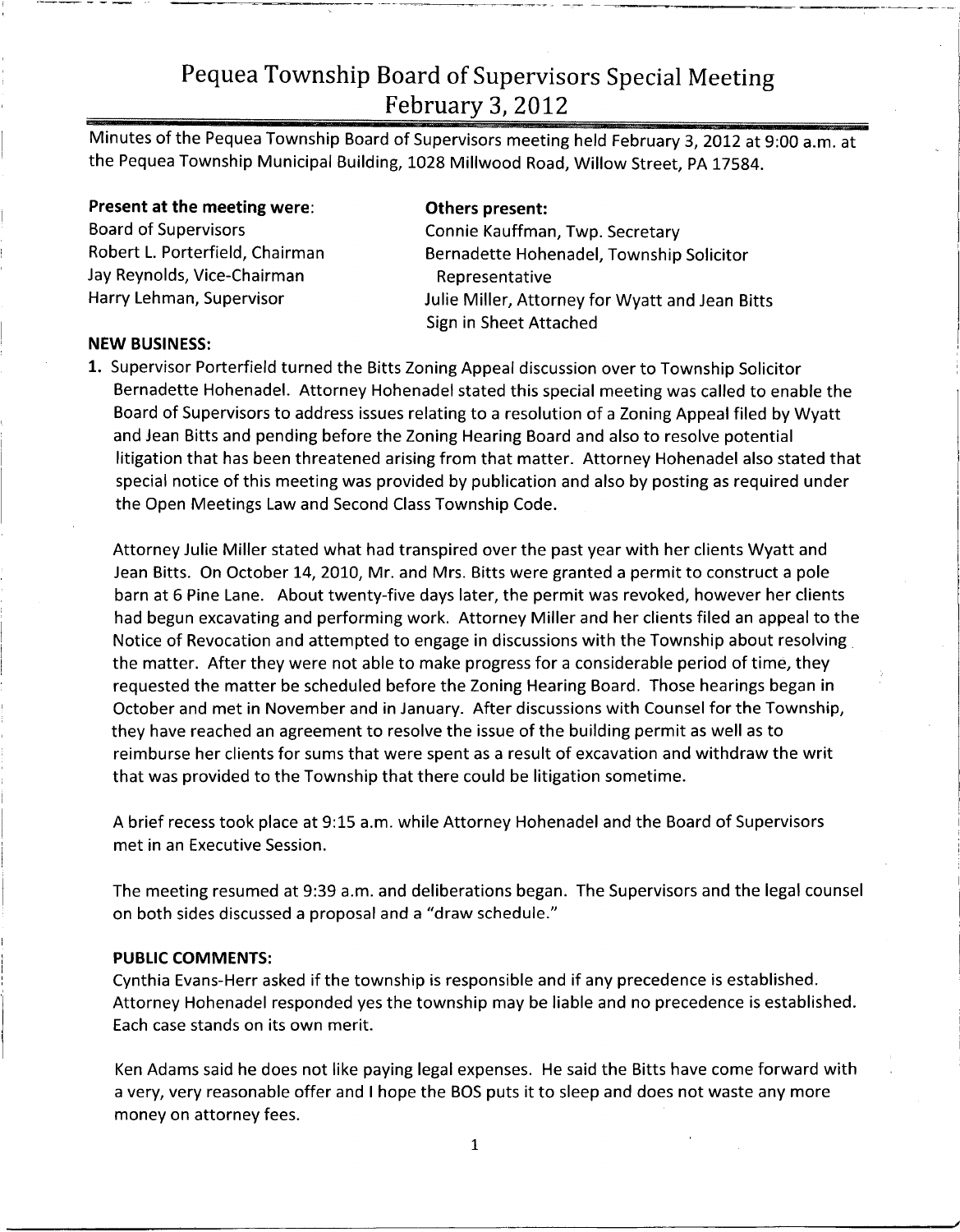## Pequea Township Board of Supervisors Special Meeting February 3, 2012

The meeting recessed at 10:12 a.m. to give Attorney Miller an opportunity to speak with her clients. The meeting resumed at 10:22 a.m. and an agreement was discussed. Attorney Hohenadel spoke to the Board of Supervisors saying they could approve the basic elements of the settlement and the Counsel will work out the final words and conditions.

Supervisor Reynolds made <sup>a</sup> motion to accept the settlement agreement for resolution of the building permit issued before us here today as prepared by the attorneys with the condition of building permit issued before us here today as prepared by the attorneys with the condition<br>holding the \$9,000.00 in escrow until the grading and seeding is completed with the under-<br>standing that the attorneys will finali standing that the attorneys will finalize the language in conjunction with PIRMA in order to receive holding the \$9,000.00 in escrow until the grading and seeding is com<br>standing that the attorneys will finalize the language in conjunction w<br>their contribution to this settlement in the amount of \$26,000.00.

Attorney Bernadette Hohenadel, Township Solicitor Representative clarified the motion by stating Attorney Bernadette Hohenadel, Township Solicitor Representative clarified the motion I<br>that we are making a motion that settlement be approved at the sum of \$26,000.00, that<br>\$9,000,00 would be held in escrow that you are that we are making a motion that settlement be approved at the sum of \$26,000.00, that<br>\$9,000.00 would be held in escrow that you are authorizing Counsel to go forward with finalizing the agreement along the terms of what has been provided to you for review which would be conditioned on the Bitts withdrawing their Zoning Appeal and the Bitts agreeing to waiving any other rights they would have to litigation that has been introduced before the Township as <sup>a</sup> possibility of occurring.

Supervisor Porterfield seconded the motion. The motion was voted on and accepted with the clarification by Attorney Hohenadel and approved unanimously.

Attorney Hohenadel stated that what this means is that Attorney Miller, Attorney Hohenadel, and Attorney Crotty will work out the final details of the agreement and as soon as they are able to do that they will have it available for signature and will need payment.

2. Supervisor Lehman moved to authorize Diane Schall to take the necessary webinar with PA State Association of Boroughs and to have Pequea Township pay for said webinar. Supervisor Reynolds seconded the motion. All voted in favor, none opposed.

## ADDENDUM:

- 1. Supervisor Porterfield moved to accept the resignation of Gregory Layton from the Pequea Township Planning Commission. Supervisor Reynolds seconded the motion. All voted in favor, none opposed.
- 2. Supervisor Porterfield moved to hire Jeremy Chester as <sup>a</sup> part -time Pequea Township road worker and to set his wages at \$17.00 an hour. Supervisor Lehman seconded the motion. All voted in favor, none opposed.
- 3. Supervisor Porterfield said the BOS should separately interview the four applicants for the Emergency Management Coordinator position and be prepared to make <sup>a</sup> selection at the next BOS meeting.
- 4. Canon Copier tabled until next meeting
- 5. Supervisor Porterfield explained we have <sup>a</sup> need to get our CDL Records up to date and send Connie Kauffman to <sup>a</sup> CDL Record Keeping Course. — Tabled until next meeting.
- 6. Supervisor Lehman stated <sup>a</sup> Letter from Lancaster County Drug Force amount is higher than budgeted due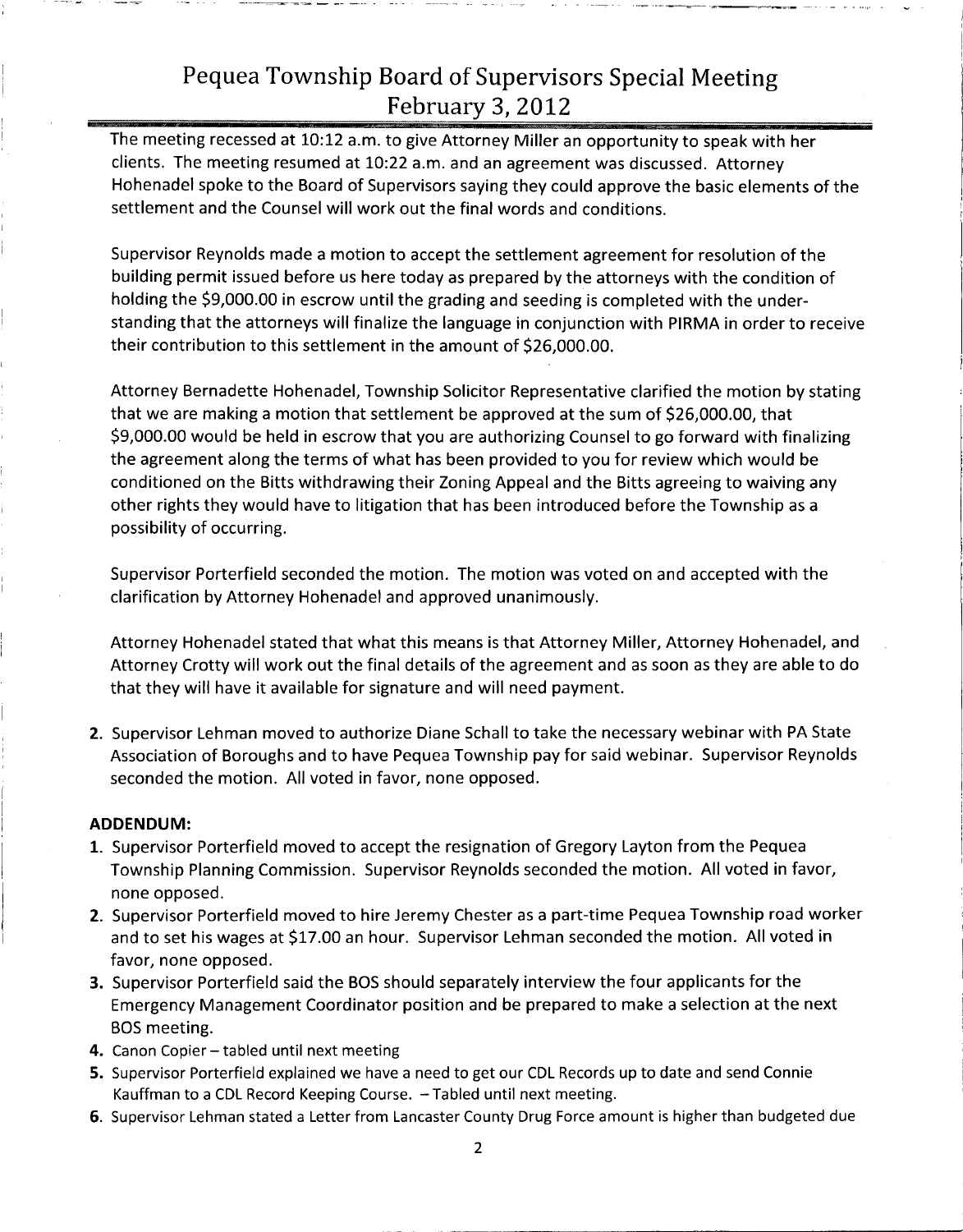# Pequea Township Board of Supervisors Special Meeting February 3, 2012

to new census. Tabled until next meeting.

- 7. Supervisor Reynolds asked the BOS to agree to give the Township Treasurer the responsibility of setting up Job Cost, Purchase Orders and an Item Data Base for everything the township does such as all road maintenance task, truck and equipment cost etc.
- 8. Supervisor Reynolds made a motion to enter into an Inter-municipal Agreement with Providence and Martic Townships for our EMC and all those responsibilities. Supervisor Lehman requested more Information. Supervisor Reynolds clarified the motion by stating that we are agreeing to be considered in the agreement with them and that once the agreement is drawn up the BOS will vote to accept it. Supervisor Lehman seconded the motion. All voted in favor, none opposed. Acceptance of the agreement tabled until next meeting.
- 9. Supervisor Porterfield said we may want to consider going back on board with Lancaster Inter-municipal Council since our MS4 Permits coming up and enforcement regulations are coming down the road. Tabled until next meeting.

### ADDITIONAL COMMENTS:

Township meetings are recorded. Anyone can obtain <sup>a</sup> copy by completing the Right to Know form.

MEETING ADJOURNED: The meeting adjourned at 10:46 a.m.

Respectfully submitted,

Connie Kuffman

Connie Kauffman, Township Secretary